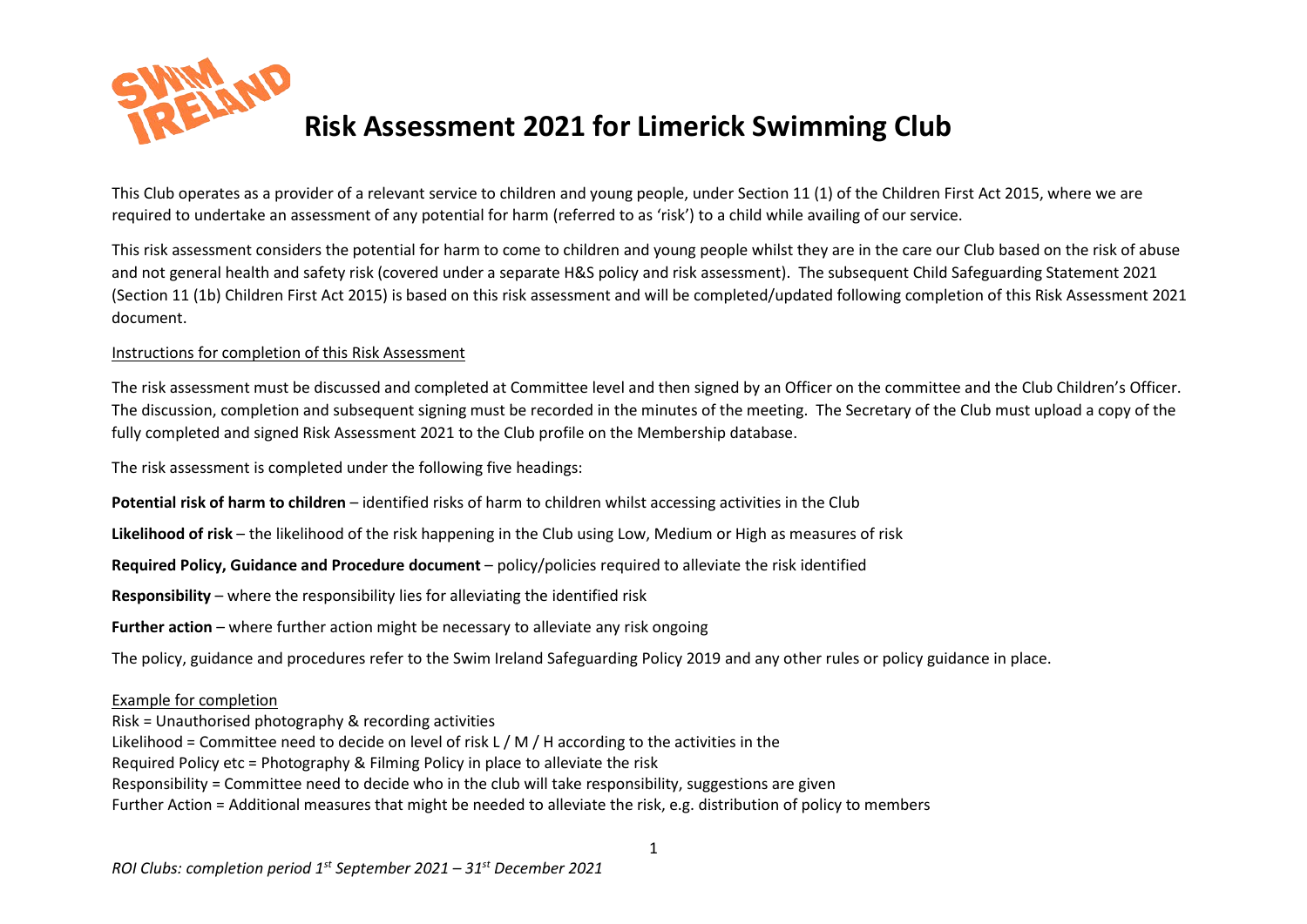| <b>Potential risk of harm</b>                                                          | <b>Likelihood of</b> | <b>Required Policy, Guidance and Procedure document</b>                                                                                                                                                            | <b>Responsibility</b>                                       | Further action required   |
|----------------------------------------------------------------------------------------|----------------------|--------------------------------------------------------------------------------------------------------------------------------------------------------------------------------------------------------------------|-------------------------------------------------------------|---------------------------|
| to children                                                                            | risk L-M-H           |                                                                                                                                                                                                                    | <b>Club</b>                                                 |                           |
| <b>CLUB &amp; COACHING PRACTICES</b>                                                   |                      |                                                                                                                                                                                                                    |                                                             |                           |
| Lack of required<br>qualification for role,<br>e.g. coaching, team<br>manager, CCO etc | L                    | Recruitment<br>$\blacksquare$<br>Safeguarding Training policy<br>$\blacksquare$<br>Safeguarding Roles including responsibilities and<br>$\blacksquare$<br>role requirements for those working with young<br>people | Club Committee<br><b>Head Coach</b><br>Lead Team<br>Manager | Reviewed on ongoing basis |
| Solo working or<br>working without<br>observer                                         | L                    | See policy section: Working with Young People<br>$\blacksquare$<br>Coach/teacher education<br>п<br><b>Team Manager education</b><br>$\blacksquare$                                                                 | Club Committee                                              | N/A Policy in place       |
| <b>Unauthorised</b><br>photography &<br>recording activities                           | $\mathbf{L}$         | Photography & Filming policy<br>٠                                                                                                                                                                                  | Club Committee<br>Person in charge                          | N/A Policy in place       |
| <b>Behavioural Issues</b>                                                              | L                    | Codes of Conduct for those working with young<br>$\blacksquare$<br>people<br>Safeguarding Training policy<br>$\blacksquare$<br>Complaints & Disciplinary procedures                                                | Club Committee<br>Person in charge<br>CDC                   | N/A Policy in place       |
| Lack of gender balance<br>amongst club personnel                                       | L                    | See policy section: Working with Young People<br>$\blacksquare$<br>Coach/teacher education<br>$\blacksquare$<br><b>Team Manager education</b><br>٠                                                                 | Club Committee<br><b>Head Coach</b><br>Lead Team<br>Manager | N/A                       |
| No guidance for<br>travelling and away<br>trips                                        | L                    | Travel/Away trip policy<br>٠<br>Safeguarding Training policy<br>$\blacksquare$                                                                                                                                     | Club Committee                                              | N/A Policy in place       |
| Lack of adherence with<br>misc. procedures in<br><b>Safeguarding policy</b>            | $\mathbf{L}$         | See Compliancy section in Safeguarding Policy<br>$\blacksquare$<br><b>Complaints &amp; Disciplinary procedures</b>                                                                                                 | Club Committee<br>Person in charge                          | N/A Policy in place       |
|                                                                                        |                      |                                                                                                                                                                                                                    |                                                             |                           |
| <b>RECRUITMENT</b>                                                                     |                      |                                                                                                                                                                                                                    |                                                             |                           |
| <b>Recruitment of</b><br>inappropriate people                                          | L                    | Recruitment policy<br>٠                                                                                                                                                                                            | Club Committee                                              | N/A Policy in place       |
| Lack of clarity on roles                                                               | L                    | <b>Recruitment Policy</b><br>٠<br>Safeguarding Roles including responsibilities -<br>п<br><b>Safeguarding Training Policy</b>                                                                                      | Club Committee                                              | N/A Policy in place       |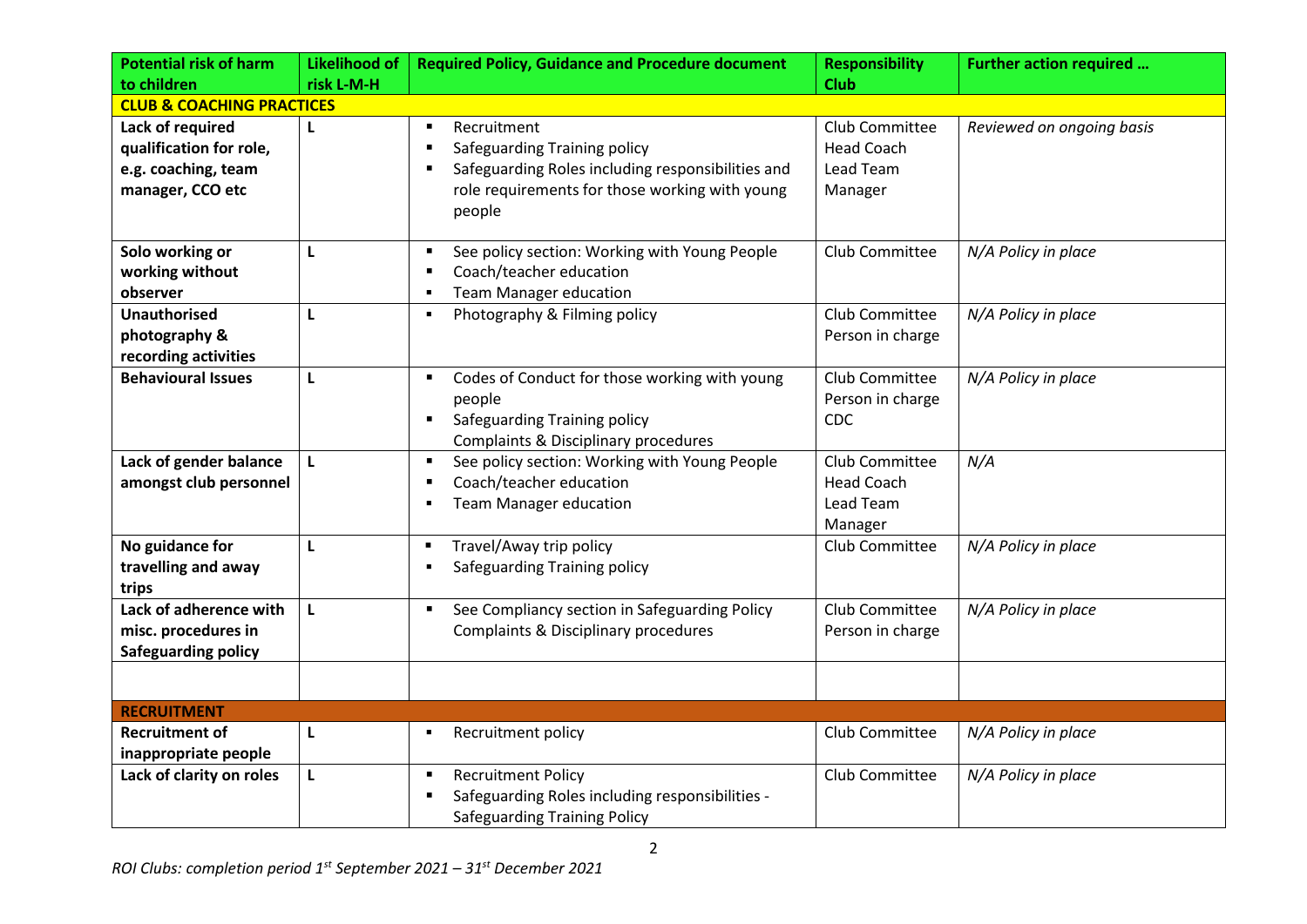| <b>Potential risk of harm</b>          | <b>Likelihood of</b> | <b>Required Policy, Guidance and Procedure document</b>             | <b>Responsibility</b>         | <b>Further action required </b>     |
|----------------------------------------|----------------------|---------------------------------------------------------------------|-------------------------------|-------------------------------------|
| to children<br><b>Unqualified or</b>   | risk L-M-H<br>L      | <b>Recruitment Policy</b><br>٠                                      | <b>Club</b><br>Club Committee | N/A Policy's in place               |
| untrained people in                    |                      |                                                                     | Person in charge              |                                     |
| role                                   |                      |                                                                     |                               |                                     |
| <b>COMPLAINTS &amp; DISCIPLINE</b>     |                      |                                                                     |                               |                                     |
| Lack of awareness of a                 | L                    | Complaints & Disciplinary procedures<br>п                           | Club Committee                | N/A Policy in place and website has |
| <b>Complaints &amp;</b>                |                      | <b>Communications Policy</b>                                        | CDC                           | appropriate link                    |
| <b>Disciplinary policy</b>             |                      |                                                                     |                               |                                     |
| Difficulty in raising an               | L                    | Complaints & Disciplinary procedures<br>٠                           | Club Committee                | Reviewed on ongoing basis           |
| issue by child & or                    |                      | <b>Communications Policy</b><br>п                                   | CCO                           |                                     |
| parent                                 |                      | Poor practice and Whistleblowing                                    |                               |                                     |
| <b>Complaints not being</b>            | Г                    | Complaints & Disciplinary procedures<br>п                           | Club Committee                | Reviewed on ongoing basis           |
| dealt with seriously                   |                      | Poor practice and Whistleblowing<br>п                               | CCO                           |                                     |
|                                        |                      |                                                                     | <b>CDC</b>                    |                                     |
| <b>FACILITIES</b>                      |                      |                                                                     |                               |                                     |
| <b>Unauthorised access to</b>          | L                    | Working together section including Person on Duty<br>٠              | Club Committee                | N/A Policy in place                 |
| designated young                       |                      | Policy and Supervision Policy                                       | Person in charge              |                                     |
| people's areas e.g.                    |                      | Coach/teacher education<br>$\blacksquare$                           |                               |                                     |
| changing rooms                         |                      | Poor practice and Whistleblowing                                    |                               |                                     |
| <b>Unauthorised</b>                    | L                    | Working together section including Person on Duty<br>$\blacksquare$ | Person in charge              | N/A Policy in place                 |
| departure from club                    |                      | Policy and Supervision Policy                                       |                               |                                     |
| activities                             |                      | Coach/teacher education<br>$\blacksquare$                           |                               |                                     |
|                                        |                      | Poor practice and Whistleblowing                                    |                               |                                     |
| Photography, filming or                | L                    | Photography & Filming policy<br>٠                                   | Person in charge              | N/A Policy in place                 |
| recording in prohibited                |                      |                                                                     |                               |                                     |
| areas                                  |                      |                                                                     |                               |                                     |
| <b>Missing or found child</b>          | L                    | Working together section including Person on Duty                   | Person in charge              | Refer to policy and inform          |
| on site                                |                      | Policy and Supervision Policy                                       |                               | Gardai/PSNI                         |
| <b>Children sharing</b>                | L                    | Working together section including Person on Duty<br>$\blacksquare$ | Club Committee                | N/A Policy in place                 |
| facilities with adults                 |                      | Policy and Supervision Policy                                       | CCO                           |                                     |
| e.g. dressing room,                    |                      | Poor practice and Whistleblowing                                    | Person in charge              |                                     |
| showers etc.                           |                      | Safeguarding policy 2019                                            |                               |                                     |
| <b>COMMUNICATIONS AND SOCIAL MEDIA</b> |                      |                                                                     |                               |                                     |
| Lack of awareness of                   | L                    | Child Safeguarding Statement and Risk Assessment<br>٠               | Club Committee                | Displayed Child Safeguarding        |
| 'risk of harm' with                    |                      | of Harm                                                             | CCO                           | <b>Statement</b>                    |
| members and visitors                   |                      | <b>Safeguarding Training Policy</b><br>$\blacksquare$               | Person in charge              |                                     |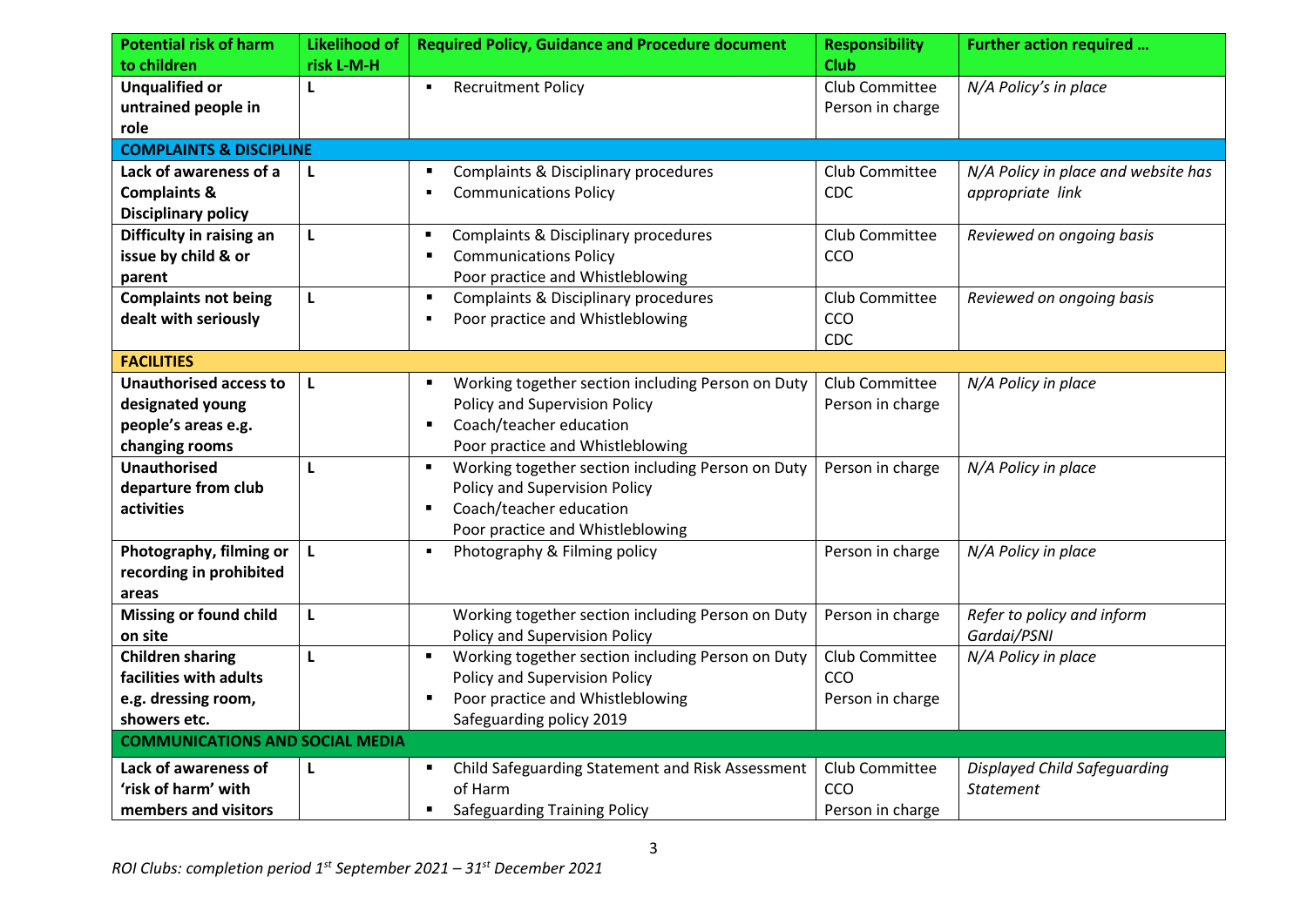| <b>Potential risk of harm</b> | <b>Likelihood of</b> | <b>Required Policy, Guidance and Procedure document</b>        | <b>Responsibility</b> | <b>Further action required </b>     |
|-------------------------------|----------------------|----------------------------------------------------------------|-----------------------|-------------------------------------|
| to children                   | risk L-M-H           |                                                                | <b>Club</b>           |                                     |
|                               |                      | <b>Communications Policy</b>                                   |                       |                                     |
| No communication of           | L                    | Child Safeguarding Statement and Risk Assessment<br>٠          | Club Committee        | <b>Displayed Child Safeguarding</b> |
| <b>Child Safeguarding</b>     |                      | of Harm                                                        |                       | <b>Statement</b>                    |
| <b>Statement or Code of</b>   |                      | <b>Codes of Conduct</b><br>$\blacksquare$                      |                       | Link on website to Safeguarding     |
| <b>Conduct to</b>             |                      | <b>Communications Policy</b>                                   |                       | policies.                           |
| members or visitors           |                      |                                                                |                       |                                     |
| <b>Unauthorised</b>           | L                    | Photography & Filming policy<br>٠                              | Club Committee        | Reviewed on ongoing basis and       |
| photography &                 |                      |                                                                | Person in charge      | Policy in place                     |
| recording of activities       |                      |                                                                |                       |                                     |
| Inappropriate use of          | L                    | <b>Communications Policy</b><br>٠                              | Club Committee        | Reviewed on ongoing basis and       |
| social media and              |                      | Codes of conduct<br>$\blacksquare$                             |                       | Policy in place                     |
| communications by             |                      | Social Media Policy<br>$\blacksquare$                          |                       |                                     |
| under 18's                    |                      | <b>Away Trips Policy</b>                                       |                       |                                     |
| Inappropriate use of          | L                    | <b>Communications Policy</b><br>$\blacksquare$                 | Club Committee        | Reviewed on ongoing basis and       |
| social media and              |                      | Codes of conduct<br>$\blacksquare$                             | CCO                   | Policy in place                     |
| communications with           |                      | Social Media Policy<br>$\blacksquare$                          | Person in charge      |                                     |
| under 18's                    |                      | <b>Away Trips Policy</b>                                       |                       |                                     |
| <b>GENERAL RISK OF HARM</b>   |                      |                                                                |                       |                                     |
| Harm not being                | L                    | Safeguarding Policy 2019<br>$\blacksquare$                     | Club Committee        | Reviewed on ongoing basis and       |
| recognised                    |                      | <b>Safeguarding Training</b><br>$\blacksquare$                 | All Club personnel    | Policy in place                     |
|                               |                      | Recognising and Reporting Child Abuse Policy                   |                       |                                     |
| Harm caused by                | L                    | Safeguarding Policy 2019<br>٠                                  | Club Committee        | Reviewed on ongoing basis and       |
| child to child                |                      | Safeguarding Training<br>п                                     | All Club personnel    | Policy in place                     |
| adult to child                |                      | Recognising and Reporting Child Abuse Policy                   |                       |                                     |
| <b>General behavioural</b>    | M                    | Code of conduct<br>$\blacksquare$                              | Club Committee        | Reviewed on ongoing basis and       |
| issues e.g. bullying          |                      | Anti-bullying policy<br>$\blacksquare$                         |                       | Policy in place                     |
|                               |                      | Complaints & Disciplinary procedures                           |                       |                                     |
| <b>REPORTING PROCEDURES</b>   |                      |                                                                |                       |                                     |
| Lack of knowledge of          | L                    | Recognising and Reporting Child Abuse Policy<br>$\blacksquare$ | Club Committee        | Reviewed on ongoing basis and       |
| organisational and            |                      | Poor practice and Whistleblowing<br>$\blacksquare$             | CCO                   | Policy in place                     |
| statutory reporting           |                      | <b>Codes of Conduct</b><br>$\blacksquare$                      |                       |                                     |
| procedures                    |                      | <b>Safeguarding Training Policy</b><br>$\blacksquare$          |                       |                                     |
|                               |                      | Coach/teacher education                                        |                       |                                     |
| <b>No Mandated Person</b>     | L                    | Safeguarding Roles including responsibilities<br>٠             | Swim Ireland          | See child safeguarding statement    |
| appointed                     |                      | Recognising and Reporting Child Abuse Policy<br>$\blacksquare$ |                       | for contact details                 |
|                               |                      | Poor practice and Whistleblowing<br>$\blacksquare$             |                       |                                     |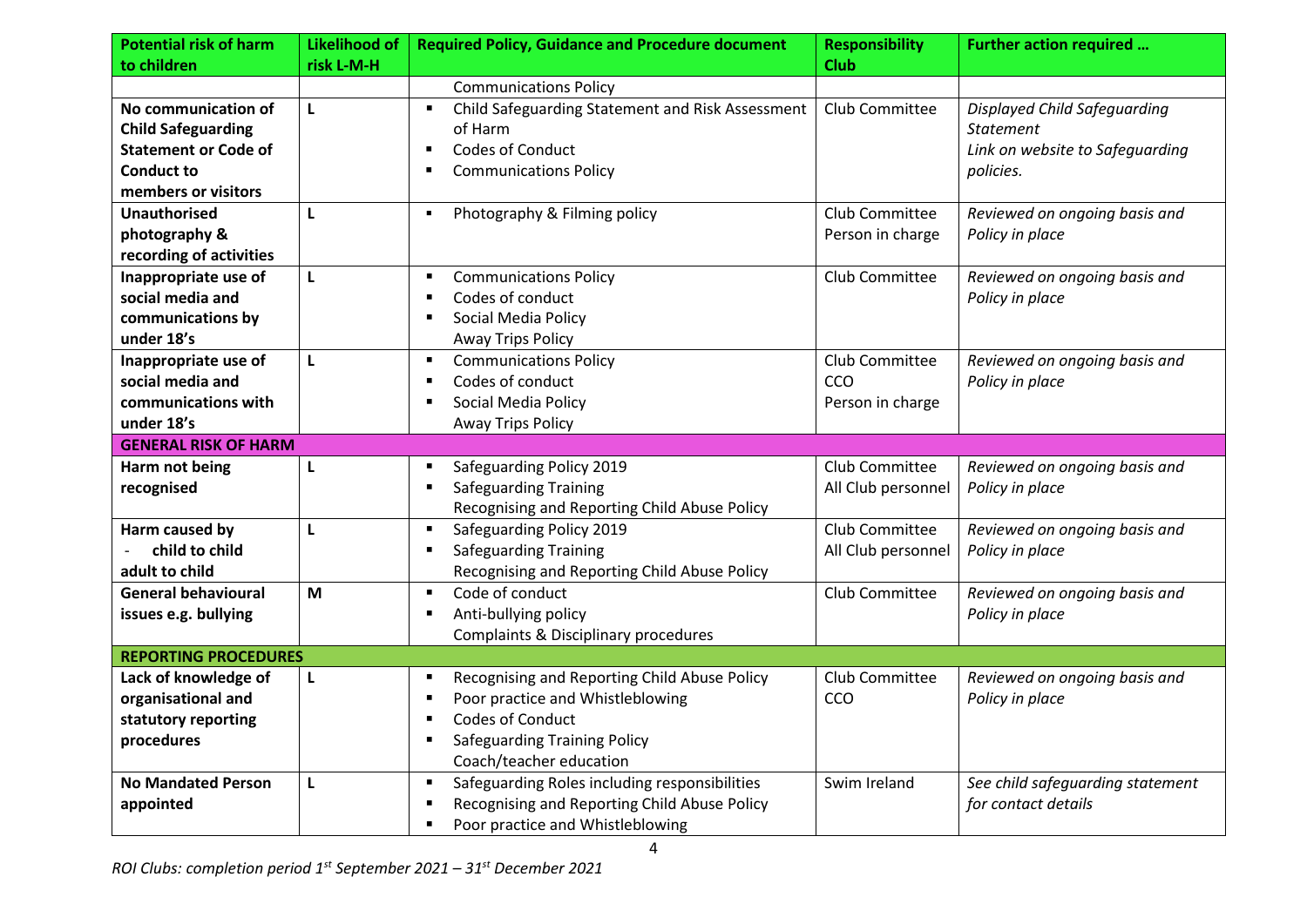| <b>Potential risk of harm</b><br>to children       | Likelihood of<br>risk L-M-H | <b>Required Policy, Guidance and Procedure document</b>                                                                                                                                                                          | <b>Responsibility</b><br><b>Club</b> | Further action required                                                                                                     |
|----------------------------------------------------|-----------------------------|----------------------------------------------------------------------------------------------------------------------------------------------------------------------------------------------------------------------------------|--------------------------------------|-----------------------------------------------------------------------------------------------------------------------------|
|                                                    |                             | Child Safeguarding Statement and Risk Assessment<br>of Harm                                                                                                                                                                      |                                      |                                                                                                                             |
| No DLP appointed                                   |                             | Safeguarding Roles including responsibilities<br>Recognising and Reporting Child Abuse Policy<br>Poor practice and Whistleblowing<br>Child Safeguarding Statement and Risk Assessment<br>of Harm                                 | Club Committee                       | CCO is DLP                                                                                                                  |
| <b>Concerns of abuse or</b><br>harm not reported   |                             | Safeguarding Roles including responsibilities<br>Recognising and Reporting Child Abuse Policy<br>Poor practice and Whistleblowing<br>Child Safeguarding Statement and Risk Assessment<br>of Harm<br>Safeguarding Training Policy | Club Committee<br>CCO<br><b>CDC</b>  | All officers have received<br>appropriate training and is<br>reviewed on ongoing basis                                      |
| Not clear who YP<br>should talk to or report<br>to |                             | Safeguarding Roles including responsibilities<br>Display the names of CCO/DLP and MP                                                                                                                                             | Club Committee<br>CCO                | Squad reps in place, CCO contact<br>details on website and child<br>safeguarding statement in<br>handbook and on LSC board. |

**This Risk Assessment 2021 has been discussed and completed by the committee of Limerick Swimming Club on** *\_\_15 Sept 2021\_\_\_\_\_\_\_\_\_\_*

## **Committee Member**